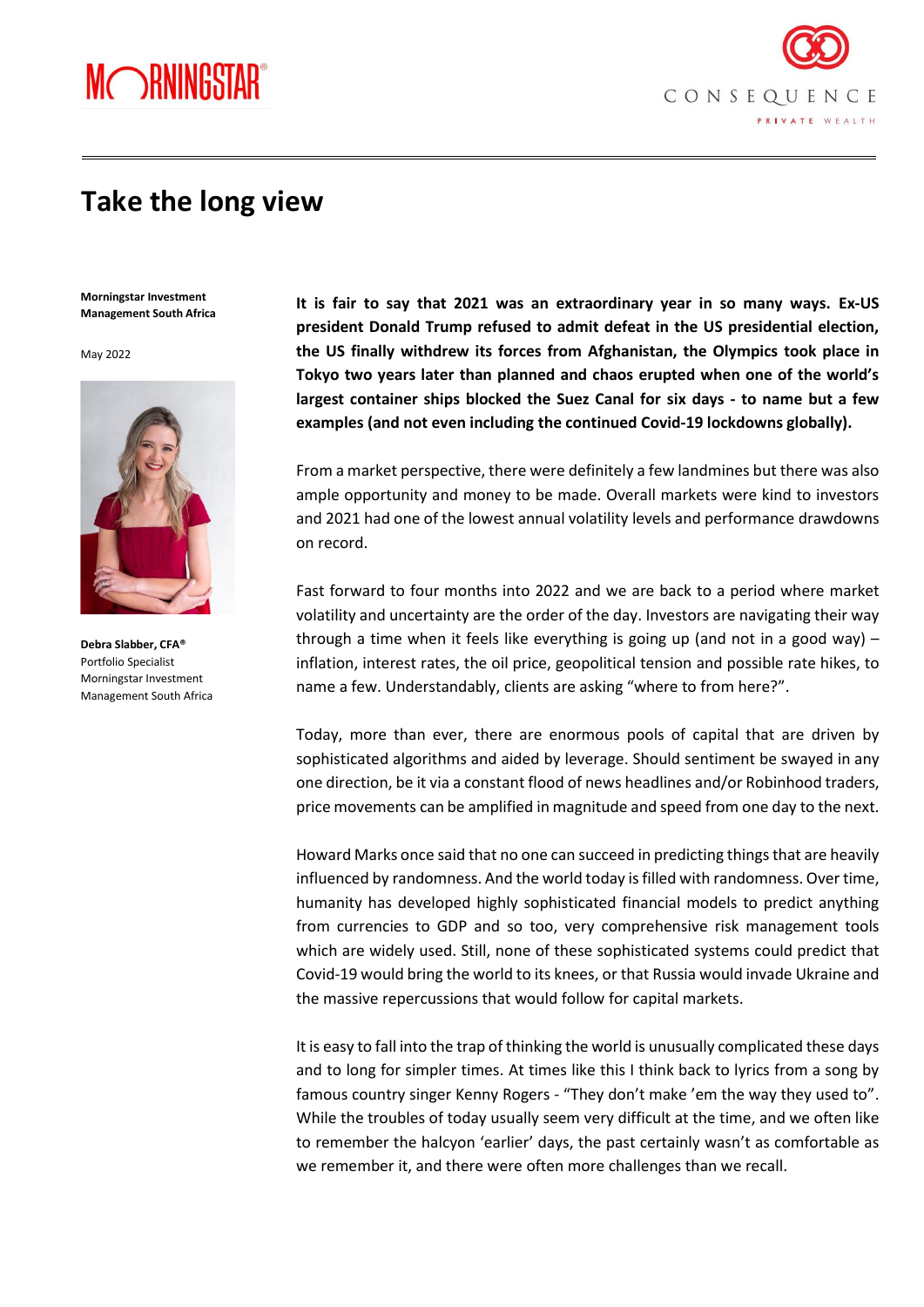#### **What to do about short term volatility?**

Markets are inherently unpredictable in the short term; the range of outcomes is wide and investors have very little advantage in trying to predict what will happen from one day to the next.

The chart below shows you the range of possible outcomes over any rolling one-year period per asset class that is broadly investible from a Rand perspective. The green dot is the average annual one-year rolling return per asset class. What is quite clear is that the variability in returns is far greater than one would think. Emerging market equities for example have gone from -40% to +60% in one year, giving it a 100% variability rate. That is pretty extreme.



Source: Morningstar Direct. Data as at 31 March 2022. Past performance is not an indication of future returns. For illustrative purposes only. \*Note: Emerging markets equity data ranges from the earliest track record data available from 31 March 2012 to 31 March 2020.

## **What about the long view?**

If you look at the same graph, but on a rolling 10-year basis instead, the picture looks materially different. Two observations that can be made from the graph below -

- 1. All asset classes are positive over any 10-year rolling period.
- 2. The variability in returns is drastically reduced.



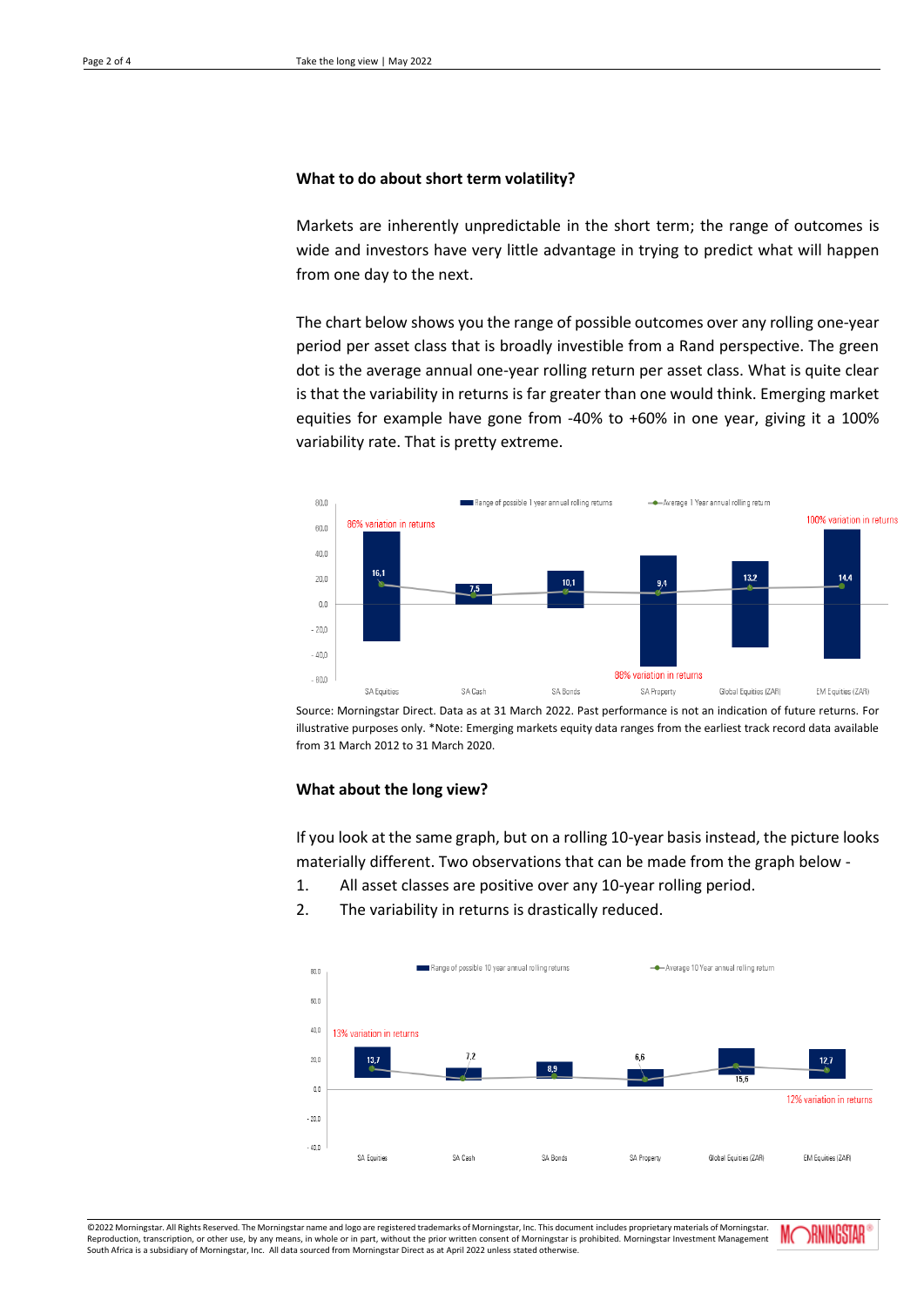Source: Morningstar Direct. Data as at 31 March 2022. Past performance is not an indication of future returns. For illustrative purposes only. \*Note: Emerging markets equity data ranges from the earliest track record data available from 31 March 2012 to 31 March 2020.

### **Are markets more predictable over the long term?**

Yes, markets are more predictable over the long term and the reason for this is that ultimately the price of securities is driven by fundamentals (earnings growth, inflation, starting valuation). That is why at Morningstar we spend very little time trying to predict the near-term future, and we don't try and forecast geopolitics or macro factors.

We rather choose to invest our time in understanding the fundamental drivers of companies, sectors, asset classes and regions through our Capital Markets framework.

### **So where does that leave us?**

Markets are and will always be complex. There is a constant oscillation between euphoria and depression and/or celebrating positives and obsessing over negatives. Markets are inherently unpredictable over the short term and driven by factors no machine or person can predict accurately.

If, however you extend your timeframe, the behaviour of the market and asset classes look much more certain and the range of outcomes mostly always narrows.

So, take the long view on your investments and ensure your portfolio is diversified to withstand bursts of volatility that may be experienced in the short term and accept that you will find very little advantage in trying to predict the future from one day to the next. Patience, perseverance, good savings habits and a good sense of value will help you reach your financial goals. K

#### **Risk Warnings**

This commentary does not constitute investment, legal, tax or other advice and is supplied for information purposes only. Past performance is not a guide to future returns. The value of investments may go down as well as up and an investor may not get back the amount invested. Reference to any specific security is not a recommendation to buy or sell that security. The information, data, analyses, and opinions presented herein are provided as of the date written and are subject to change without notice. Every effort has been made to ensure the accuracy of the information provided, but Morningstar Investment Management South Africa (Pty) Ltd makes no warranty, express or implied regarding such information. The information presented herein will be deemed to be superseded by any subsequent versions of this commentary. Except as otherwise required by law, Morningstar Investment Management South Africa (Pty) Ltd shall not be responsible for any trading decisions, damages or losses resulting from, or related to, the information, data, analyses or opinions or their use.

This document may contain certain forward-looking statements. We use words such as "expects", "anticipates", "believes", "estimates", "forecasts", and similar expressions to identify forward-looking statements. Such forwardlooking statements involve known and unknown risks, uncertainties and other factors which may cause the actual results to differ materially and/or substantially from any future results, performance or achievements expressed or implied by those projected in the forward-looking statements for any reason.